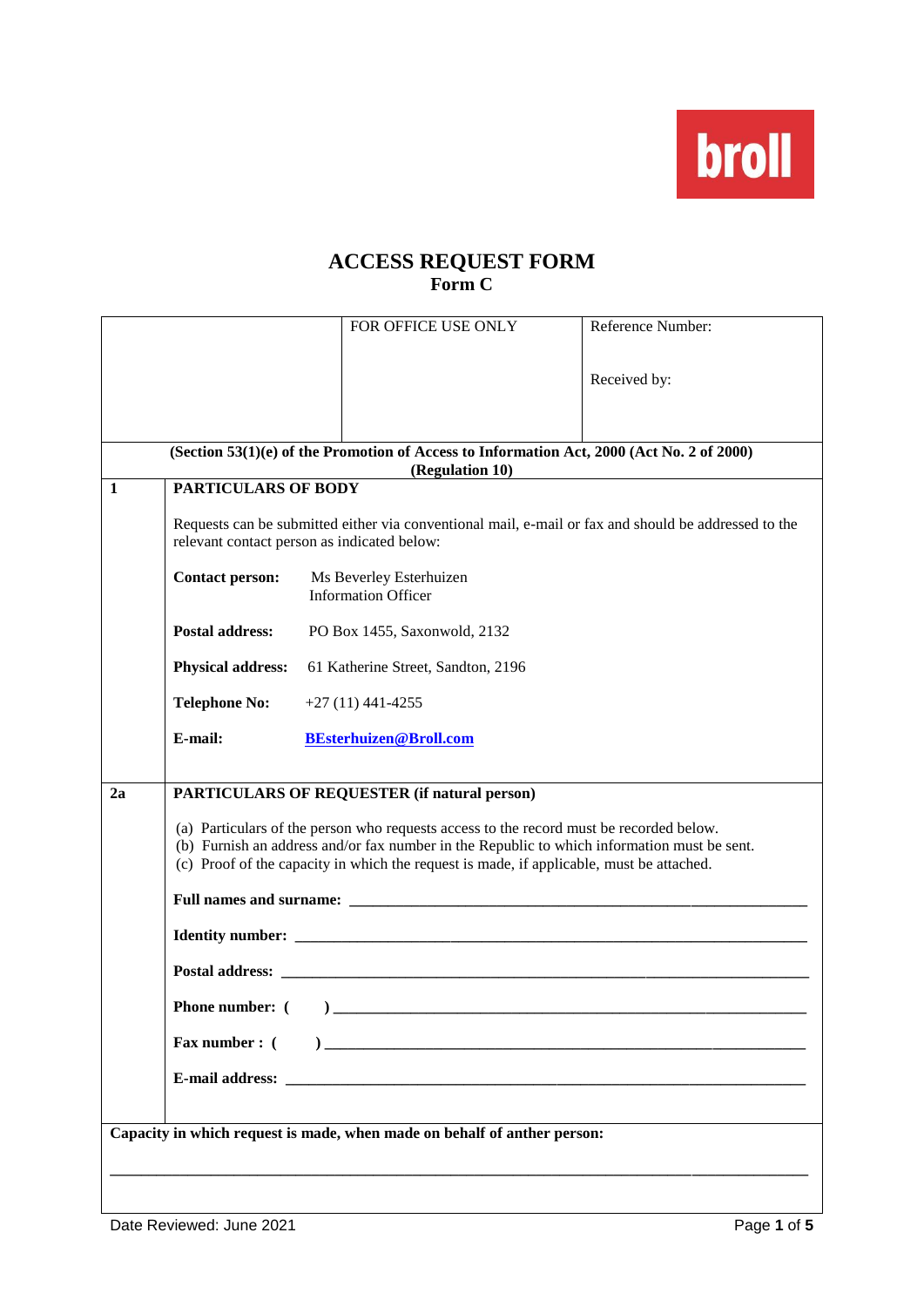| 2 <sub>b</sub>          | PARTICUALRS OF REQUEST (if a legal entity)                                                                                                                                                                                                                                                                                                                                                                                                                                                                                                                                              |  |  |  |  |
|-------------------------|-----------------------------------------------------------------------------------------------------------------------------------------------------------------------------------------------------------------------------------------------------------------------------------------------------------------------------------------------------------------------------------------------------------------------------------------------------------------------------------------------------------------------------------------------------------------------------------------|--|--|--|--|
|                         | (a) Particulars of the entity that requests access to the record must be recorded below.<br>(b) Furnish an address and/or fax number in the Republic to which information must be sent.<br>(c) Proof of the capacity in which the request is made, if applicable, must be attached.                                                                                                                                                                                                                                                                                                     |  |  |  |  |
|                         |                                                                                                                                                                                                                                                                                                                                                                                                                                                                                                                                                                                         |  |  |  |  |
|                         |                                                                                                                                                                                                                                                                                                                                                                                                                                                                                                                                                                                         |  |  |  |  |
|                         |                                                                                                                                                                                                                                                                                                                                                                                                                                                                                                                                                                                         |  |  |  |  |
|                         |                                                                                                                                                                                                                                                                                                                                                                                                                                                                                                                                                                                         |  |  |  |  |
|                         | $\begin{picture}(180,10) \put(0,0){\vector(1,0){100}} \put(10,0){\vector(1,0){100}} \put(10,0){\vector(1,0){100}} \put(10,0){\vector(1,0){100}} \put(10,0){\vector(1,0){100}} \put(10,0){\vector(1,0){100}} \put(10,0){\vector(1,0){100}} \put(10,0){\vector(1,0){100}} \put(10,0){\vector(1,0){100}} \put(10,0){\vector(1,0){100}} \put(10,0){\vector(1,0){100}}$<br>Fax number:                                                                                                                                                                                                       |  |  |  |  |
| 3                       | PARTICULARS OF PERSON ON WHOSE BEHALF THE REQUEST IS MADE                                                                                                                                                                                                                                                                                                                                                                                                                                                                                                                               |  |  |  |  |
|                         | This section must ONLY be completed if a request for information is made on behalf of another<br>person.                                                                                                                                                                                                                                                                                                                                                                                                                                                                                |  |  |  |  |
|                         | Full names and surname: the contract of the contract of the contract of the contract of the contract of the contract of the contract of the contract of the contract of the contract of the contract of the contract of the co                                                                                                                                                                                                                                                                                                                                                          |  |  |  |  |
|                         |                                                                                                                                                                                                                                                                                                                                                                                                                                                                                                                                                                                         |  |  |  |  |
| $\overline{\mathbf{4}}$ | <b>PARTICULARS OF RECORD</b>                                                                                                                                                                                                                                                                                                                                                                                                                                                                                                                                                            |  |  |  |  |
|                         | (a) Provide full particulars of the record to which access is requested, including the reference number<br>if it is known to you, to enable the record to be located.<br>(b) If the provided space is inadequate, please continue on a separate folio and attach it to this form.<br>The requester must sign all the additional folios.                                                                                                                                                                                                                                                 |  |  |  |  |
|                         | Description of record or relevant part of the record: ___________________________                                                                                                                                                                                                                                                                                                                                                                                                                                                                                                       |  |  |  |  |
|                         |                                                                                                                                                                                                                                                                                                                                                                                                                                                                                                                                                                                         |  |  |  |  |
|                         |                                                                                                                                                                                                                                                                                                                                                                                                                                                                                                                                                                                         |  |  |  |  |
|                         |                                                                                                                                                                                                                                                                                                                                                                                                                                                                                                                                                                                         |  |  |  |  |
| 5                       | <b>FEES</b>                                                                                                                                                                                                                                                                                                                                                                                                                                                                                                                                                                             |  |  |  |  |
|                         | A request for access to a record, other than a record containing personal information about<br>(a)<br>yourself, will be processed only after a non-refundable request fee of R50.00 (exclusive of<br>VAT) has been paid.<br>(b) The fee payable for access to a record depends on the form in which access is required and the<br>reasonable time required to search for and prepare the record.<br>(c) You will be notified of the amount required to be paid as the access fee.<br>(d) If you qualify for exemption of the payment of any fee, please state the reason for exemption. |  |  |  |  |
|                         |                                                                                                                                                                                                                                                                                                                                                                                                                                                                                                                                                                                         |  |  |  |  |
|                         |                                                                                                                                                                                                                                                                                                                                                                                                                                                                                                                                                                                         |  |  |  |  |
|                         |                                                                                                                                                                                                                                                                                                                                                                                                                                                                                                                                                                                         |  |  |  |  |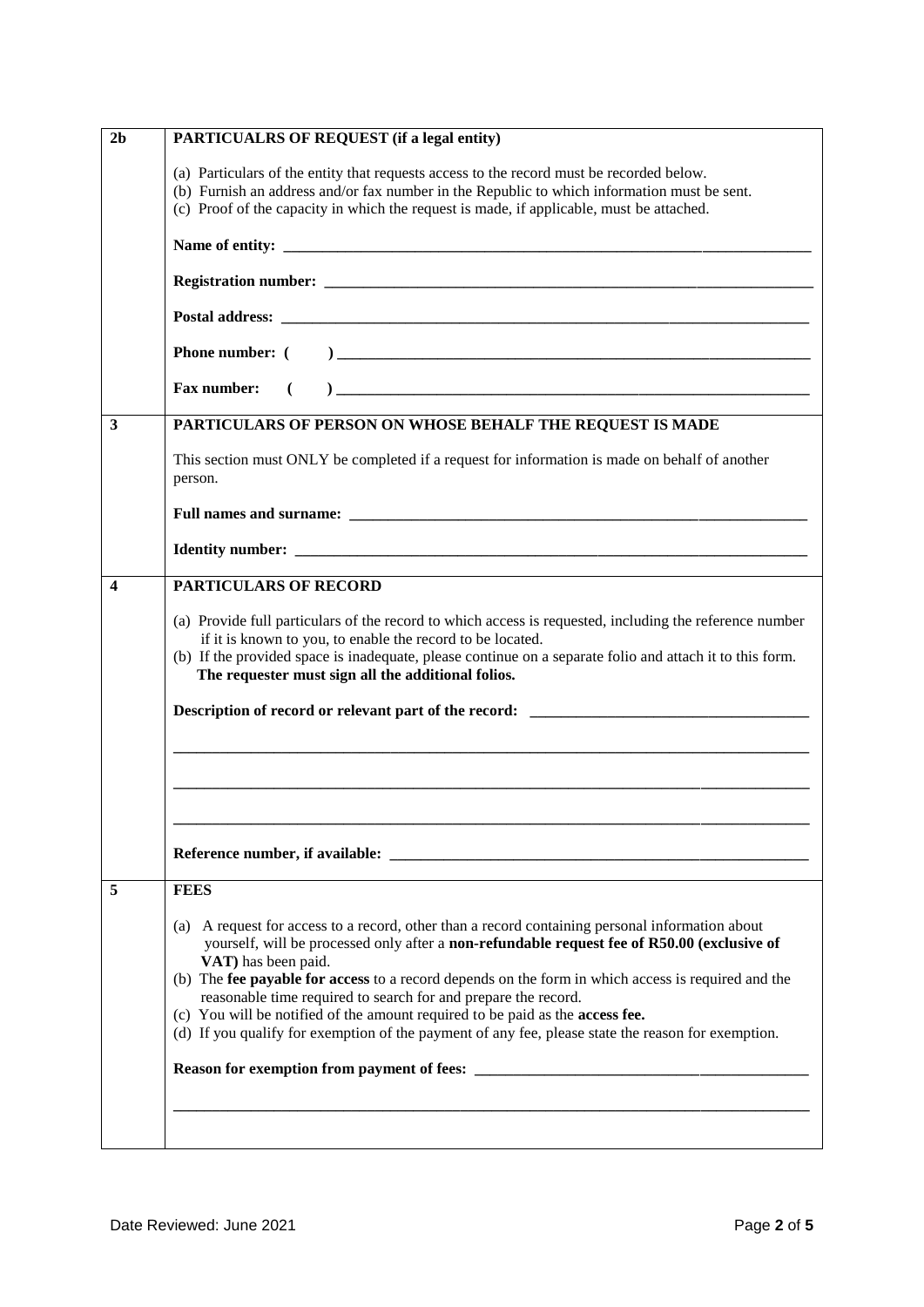| 6a             | <b>FORM OF ACCESS TO RECORD</b><br>Form in which record is required                                                                                                                                                                                                                                                                                                                                                                                                                     |  |  |  |  |  |
|----------------|-----------------------------------------------------------------------------------------------------------------------------------------------------------------------------------------------------------------------------------------------------------------------------------------------------------------------------------------------------------------------------------------------------------------------------------------------------------------------------------------|--|--|--|--|--|
|                | NOTES:<br>(a) Compliance with your request in the specified form may depend on the form in which the record<br>is available.<br>(b) Access in the form requested may be refused under certain circumstances. In such a case, you will<br>be informed whether access will be granted in another form.<br>(c) The fee payable for access to the record, if any, will be determined partly by the form in which<br>access is requested.<br>1. If the record is in written or printed form: |  |  |  |  |  |
|                | Copy of record<br>YES/NO                                                                                                                                                                                                                                                                                                                                                                                                                                                                |  |  |  |  |  |
|                | Inspection of record<br>YES/NO                                                                                                                                                                                                                                                                                                                                                                                                                                                          |  |  |  |  |  |
|                | 2. If record consists of visual images:<br>(this includes photographs, slides, video recordings, computer-generated images, sketches, etc.)                                                                                                                                                                                                                                                                                                                                             |  |  |  |  |  |
|                | YES/NO<br>View of the images                                                                                                                                                                                                                                                                                                                                                                                                                                                            |  |  |  |  |  |
|                | Copy of the images<br>YES/NO                                                                                                                                                                                                                                                                                                                                                                                                                                                            |  |  |  |  |  |
|                | Transcription of the image<br>YES/NO                                                                                                                                                                                                                                                                                                                                                                                                                                                    |  |  |  |  |  |
|                | 3. If the record consists of recorded information that can be reproduced in sound:                                                                                                                                                                                                                                                                                                                                                                                                      |  |  |  |  |  |
|                | Listen to the soundtrack<br>YES/NO                                                                                                                                                                                                                                                                                                                                                                                                                                                      |  |  |  |  |  |
|                | Transcription of soundtrack*<br>(written or printed document)<br>YES/NO                                                                                                                                                                                                                                                                                                                                                                                                                 |  |  |  |  |  |
|                | 4. If the record is held on computer or in an electronic or machine-readable form:<br>(this includes photographs, slides, video recordings, computer-generated images, sketches, etc.                                                                                                                                                                                                                                                                                                   |  |  |  |  |  |
|                | Printed copy of record*<br>YES/NO                                                                                                                                                                                                                                                                                                                                                                                                                                                       |  |  |  |  |  |
|                | Printed copy of information derived from the record*<br>YES/NO                                                                                                                                                                                                                                                                                                                                                                                                                          |  |  |  |  |  |
|                | Copy in computer readable form* (stiffy or compact disc)<br>YES/NO                                                                                                                                                                                                                                                                                                                                                                                                                      |  |  |  |  |  |
|                | * If you requested a copy or transcription of a record (above), do you wish the copy or transcription<br>to be posted to you? Postage is payable<br>YES/NO                                                                                                                                                                                                                                                                                                                              |  |  |  |  |  |
| 6 <sub>b</sub> | <u> 1980 - Johann Stoff, deutscher Stoffen und der Stoffen und der Stoffen und der Stoffen und der Stoffen und der</u><br>In the event of disability                                                                                                                                                                                                                                                                                                                                    |  |  |  |  |  |
|                | If you are prevented by a disability from reading, reviewing or listening to the record in the form of<br>access provided for in 1 to 4 above, state your disability and indicate the form in which the record is<br>required.                                                                                                                                                                                                                                                          |  |  |  |  |  |
|                |                                                                                                                                                                                                                                                                                                                                                                                                                                                                                         |  |  |  |  |  |
|                |                                                                                                                                                                                                                                                                                                                                                                                                                                                                                         |  |  |  |  |  |
|                |                                                                                                                                                                                                                                                                                                                                                                                                                                                                                         |  |  |  |  |  |
|                |                                                                                                                                                                                                                                                                                                                                                                                                                                                                                         |  |  |  |  |  |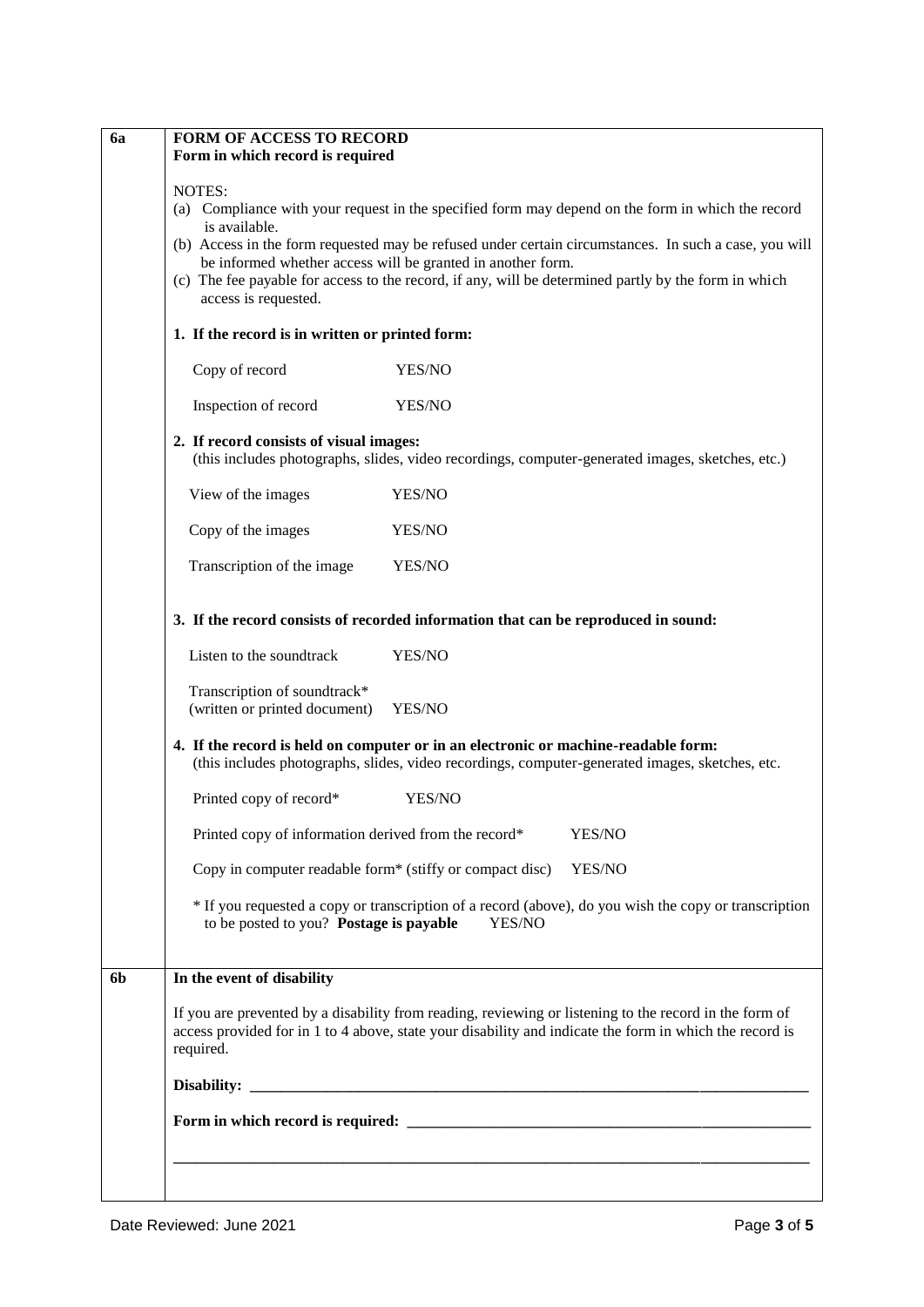| 7                                                                                                              | PARTICULARS OF RIGHT TO BE EXERCISED OR PROTECTED                                                                                                                                                                                          |  |  |  |  |  |  |
|----------------------------------------------------------------------------------------------------------------|--------------------------------------------------------------------------------------------------------------------------------------------------------------------------------------------------------------------------------------------|--|--|--|--|--|--|
|                                                                                                                | If the space provided is inadequate, please continue on a separate folio and attach it to this form.<br>The requester must sign all additional folios.                                                                                     |  |  |  |  |  |  |
|                                                                                                                | 1. Indicate the right to be exercised or protected: _____________________________                                                                                                                                                          |  |  |  |  |  |  |
|                                                                                                                |                                                                                                                                                                                                                                            |  |  |  |  |  |  |
| 2. Explain why the record requested is required for the exercise or protection of the<br>aforementioned right: |                                                                                                                                                                                                                                            |  |  |  |  |  |  |
|                                                                                                                |                                                                                                                                                                                                                                            |  |  |  |  |  |  |
|                                                                                                                |                                                                                                                                                                                                                                            |  |  |  |  |  |  |
| 8                                                                                                              | NOTICE OF DECISION REGARDING REQUEST FOR ACCESS                                                                                                                                                                                            |  |  |  |  |  |  |
|                                                                                                                | You will be notified in writing whether your request has been approved/denied. If you wish to be<br>informed in another manner, please specify the manner and provide the necessary particulars to enable<br>compliance with your request. |  |  |  |  |  |  |
|                                                                                                                | How would you prefer to be informed of the decision regarding your request for access to the<br>record?                                                                                                                                    |  |  |  |  |  |  |
|                                                                                                                |                                                                                                                                                                                                                                            |  |  |  |  |  |  |
|                                                                                                                |                                                                                                                                                                                                                                            |  |  |  |  |  |  |
|                                                                                                                |                                                                                                                                                                                                                                            |  |  |  |  |  |  |
| 9                                                                                                              |                                                                                                                                                                                                                                            |  |  |  |  |  |  |
|                                                                                                                | 20                                                                                                                                                                                                                                         |  |  |  |  |  |  |
|                                                                                                                |                                                                                                                                                                                                                                            |  |  |  |  |  |  |
|                                                                                                                |                                                                                                                                                                                                                                            |  |  |  |  |  |  |
|                                                                                                                | SIGNATURE OF REQUESTER/PERSON ON<br>WHOSE BEHALF THE REQUEST IS MADE                                                                                                                                                                       |  |  |  |  |  |  |
|                                                                                                                | <b>YOU MUST:</b>                                                                                                                                                                                                                           |  |  |  |  |  |  |
|                                                                                                                | 1. Complete all questions.<br>2. Sign the access request form.                                                                                                                                                                             |  |  |  |  |  |  |
|                                                                                                                | 3. Sign additional folios completed.                                                                                                                                                                                                       |  |  |  |  |  |  |
|                                                                                                                | <b>SEND WITH THIS APPLICATION:</b>                                                                                                                                                                                                         |  |  |  |  |  |  |
|                                                                                                                | 1. R50.00 request fee (excluding VAT) (if not personal requester).<br>2. Any additional folios completed.                                                                                                                                  |  |  |  |  |  |  |